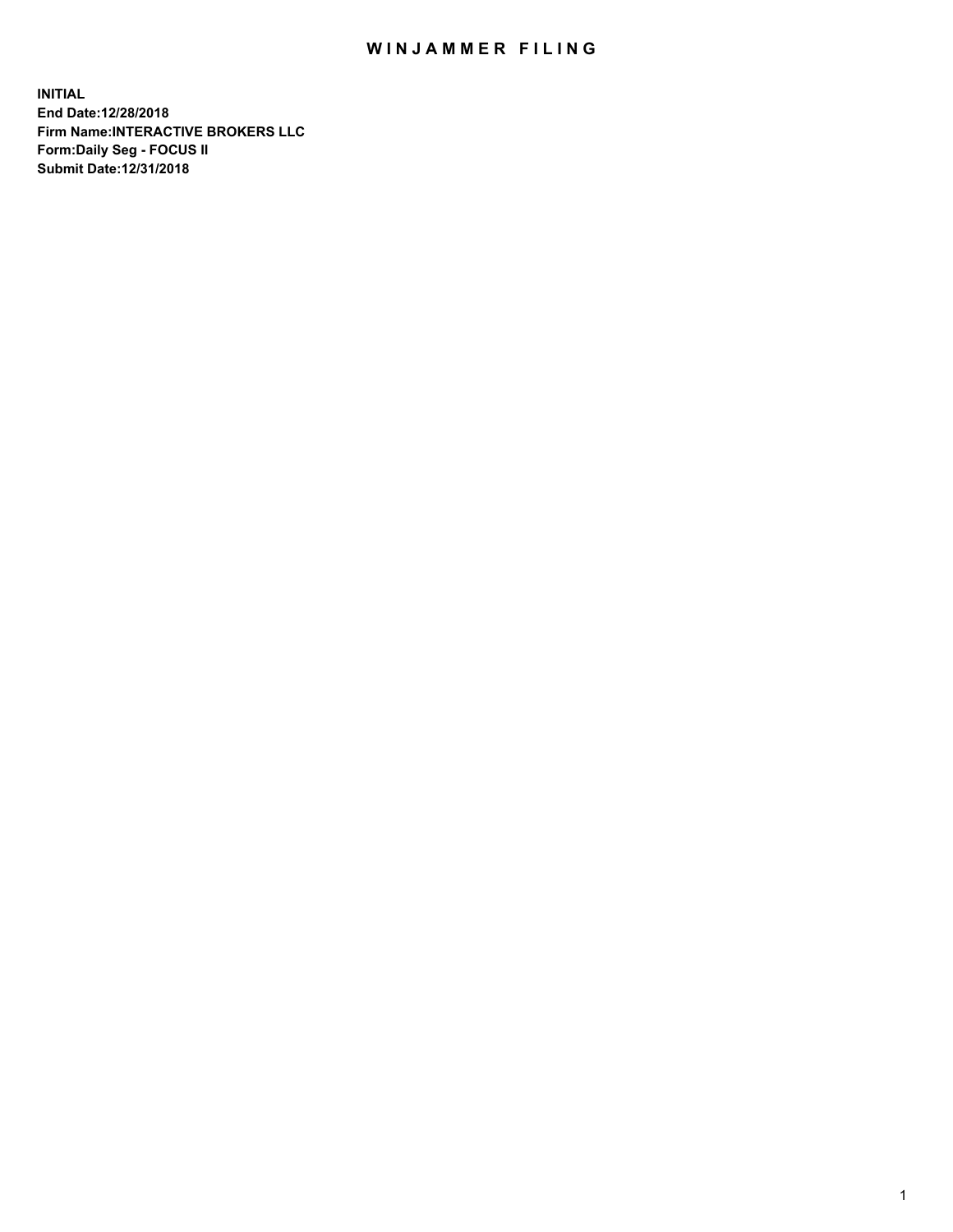**INITIAL End Date:12/28/2018 Firm Name:INTERACTIVE BROKERS LLC Form:Daily Seg - FOCUS II Submit Date:12/31/2018 Daily Segregation - Cover Page**

| Name of Company                                                                                                                                                                                                                                                                                                                | <b>INTERACTIVE BROKERS LLC</b>                                                                  |
|--------------------------------------------------------------------------------------------------------------------------------------------------------------------------------------------------------------------------------------------------------------------------------------------------------------------------------|-------------------------------------------------------------------------------------------------|
| <b>Contact Name</b>                                                                                                                                                                                                                                                                                                            | James Menicucci                                                                                 |
| <b>Contact Phone Number</b>                                                                                                                                                                                                                                                                                                    | 203-618-8085                                                                                    |
| <b>Contact Email Address</b>                                                                                                                                                                                                                                                                                                   | jmenicucci@interactivebrokers.c<br>om                                                           |
| FCM's Customer Segregated Funds Residual Interest Target (choose one):<br>a. Minimum dollar amount: ; or<br>b. Minimum percentage of customer segregated funds required:%; or<br>c. Dollar amount range between: and; or<br>d. Percentage range of customer segregated funds required between:% and%.                          | $\overline{\mathbf{0}}$<br>$\overline{\mathbf{0}}$<br>155,000,000 245,000,000<br>0 <sub>0</sub> |
| FCM's Customer Secured Amount Funds Residual Interest Target (choose one):<br>a. Minimum dollar amount: ; or<br>b. Minimum percentage of customer secured funds required:% ; or<br>c. Dollar amount range between: and; or<br>d. Percentage range of customer secured funds required between:% and%.                           | $\overline{\mathbf{0}}$<br>$\overline{\mathbf{0}}$<br>80,000,000 120,000,000<br>0 <sub>0</sub>  |
| FCM's Cleared Swaps Customer Collateral Residual Interest Target (choose one):<br>a. Minimum dollar amount: ; or<br>b. Minimum percentage of cleared swaps customer collateral required:% ; or<br>c. Dollar amount range between: and; or<br>d. Percentage range of cleared swaps customer collateral required between:% and%. | $\overline{\mathbf{0}}$<br>$\underline{\mathbf{0}}$<br>0 <sub>0</sub><br>0 <sub>0</sub>         |

Attach supporting documents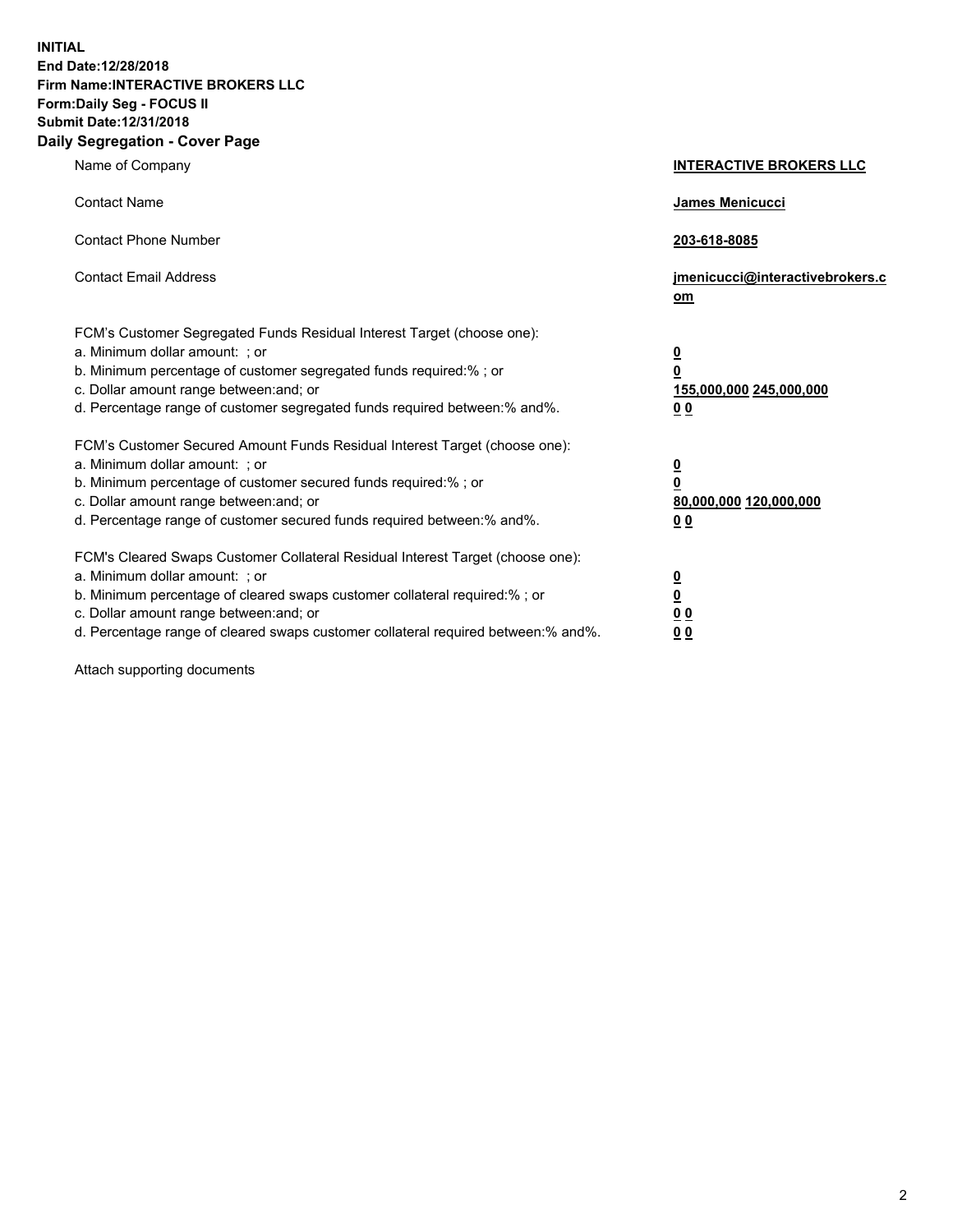## **INITIAL End Date:12/28/2018 Firm Name:INTERACTIVE BROKERS LLC Form:Daily Seg - FOCUS II Submit Date:12/31/2018 Daily Segregation - Secured Amounts**

| Dany Segregation - Secured Amounts                                                        |                                                                                                                                                                                                                                                                                                                                                                                                                                                                                                                                                                                                                                                                                                                                                                                                                                                                                                                                                                                                                                                                                                                                                                                                                                                                                                                                                                                                                                                                                                                                                                                                                                                                                                                                                                                                                                                                                                                                                     |
|-------------------------------------------------------------------------------------------|-----------------------------------------------------------------------------------------------------------------------------------------------------------------------------------------------------------------------------------------------------------------------------------------------------------------------------------------------------------------------------------------------------------------------------------------------------------------------------------------------------------------------------------------------------------------------------------------------------------------------------------------------------------------------------------------------------------------------------------------------------------------------------------------------------------------------------------------------------------------------------------------------------------------------------------------------------------------------------------------------------------------------------------------------------------------------------------------------------------------------------------------------------------------------------------------------------------------------------------------------------------------------------------------------------------------------------------------------------------------------------------------------------------------------------------------------------------------------------------------------------------------------------------------------------------------------------------------------------------------------------------------------------------------------------------------------------------------------------------------------------------------------------------------------------------------------------------------------------------------------------------------------------------------------------------------------------|
| Foreign Futures and Foreign Options Secured Amounts                                       |                                                                                                                                                                                                                                                                                                                                                                                                                                                                                                                                                                                                                                                                                                                                                                                                                                                                                                                                                                                                                                                                                                                                                                                                                                                                                                                                                                                                                                                                                                                                                                                                                                                                                                                                                                                                                                                                                                                                                     |
| Amount required to be set aside pursuant to law, rule or regulation of a foreign          | $0$ [7305]                                                                                                                                                                                                                                                                                                                                                                                                                                                                                                                                                                                                                                                                                                                                                                                                                                                                                                                                                                                                                                                                                                                                                                                                                                                                                                                                                                                                                                                                                                                                                                                                                                                                                                                                                                                                                                                                                                                                          |
| government or a rule of a self-regulatory organization authorized thereunder              |                                                                                                                                                                                                                                                                                                                                                                                                                                                                                                                                                                                                                                                                                                                                                                                                                                                                                                                                                                                                                                                                                                                                                                                                                                                                                                                                                                                                                                                                                                                                                                                                                                                                                                                                                                                                                                                                                                                                                     |
| Net ledger balance - Foreign Futures and Foreign Option Trading - All Customers           |                                                                                                                                                                                                                                                                                                                                                                                                                                                                                                                                                                                                                                                                                                                                                                                                                                                                                                                                                                                                                                                                                                                                                                                                                                                                                                                                                                                                                                                                                                                                                                                                                                                                                                                                                                                                                                                                                                                                                     |
| A. Cash                                                                                   | 434,429,060 [7315]                                                                                                                                                                                                                                                                                                                                                                                                                                                                                                                                                                                                                                                                                                                                                                                                                                                                                                                                                                                                                                                                                                                                                                                                                                                                                                                                                                                                                                                                                                                                                                                                                                                                                                                                                                                                                                                                                                                                  |
| B. Securities (at market)                                                                 | $0$ [7317]                                                                                                                                                                                                                                                                                                                                                                                                                                                                                                                                                                                                                                                                                                                                                                                                                                                                                                                                                                                                                                                                                                                                                                                                                                                                                                                                                                                                                                                                                                                                                                                                                                                                                                                                                                                                                                                                                                                                          |
| Net unrealized profit (loss) in open futures contracts traded on a foreign board of trade | 6,837,246 [7325]                                                                                                                                                                                                                                                                                                                                                                                                                                                                                                                                                                                                                                                                                                                                                                                                                                                                                                                                                                                                                                                                                                                                                                                                                                                                                                                                                                                                                                                                                                                                                                                                                                                                                                                                                                                                                                                                                                                                    |
|                                                                                           |                                                                                                                                                                                                                                                                                                                                                                                                                                                                                                                                                                                                                                                                                                                                                                                                                                                                                                                                                                                                                                                                                                                                                                                                                                                                                                                                                                                                                                                                                                                                                                                                                                                                                                                                                                                                                                                                                                                                                     |
| a. Market value of open option contracts purchased on a foreign board of trade            | 67,897 [7335]                                                                                                                                                                                                                                                                                                                                                                                                                                                                                                                                                                                                                                                                                                                                                                                                                                                                                                                                                                                                                                                                                                                                                                                                                                                                                                                                                                                                                                                                                                                                                                                                                                                                                                                                                                                                                                                                                                                                       |
|                                                                                           | -79,663 [7337]                                                                                                                                                                                                                                                                                                                                                                                                                                                                                                                                                                                                                                                                                                                                                                                                                                                                                                                                                                                                                                                                                                                                                                                                                                                                                                                                                                                                                                                                                                                                                                                                                                                                                                                                                                                                                                                                                                                                      |
| Net equity (deficit) (add lines 1. 2. and 3.)                                             | 441,254,540 [7345]                                                                                                                                                                                                                                                                                                                                                                                                                                                                                                                                                                                                                                                                                                                                                                                                                                                                                                                                                                                                                                                                                                                                                                                                                                                                                                                                                                                                                                                                                                                                                                                                                                                                                                                                                                                                                                                                                                                                  |
|                                                                                           | 3,988 [7351]                                                                                                                                                                                                                                                                                                                                                                                                                                                                                                                                                                                                                                                                                                                                                                                                                                                                                                                                                                                                                                                                                                                                                                                                                                                                                                                                                                                                                                                                                                                                                                                                                                                                                                                                                                                                                                                                                                                                        |
|                                                                                           | 0 [7352] 3,988 [7354]                                                                                                                                                                                                                                                                                                                                                                                                                                                                                                                                                                                                                                                                                                                                                                                                                                                                                                                                                                                                                                                                                                                                                                                                                                                                                                                                                                                                                                                                                                                                                                                                                                                                                                                                                                                                                                                                                                                               |
|                                                                                           | 441,258,528 [7355]                                                                                                                                                                                                                                                                                                                                                                                                                                                                                                                                                                                                                                                                                                                                                                                                                                                                                                                                                                                                                                                                                                                                                                                                                                                                                                                                                                                                                                                                                                                                                                                                                                                                                                                                                                                                                                                                                                                                  |
|                                                                                           |                                                                                                                                                                                                                                                                                                                                                                                                                                                                                                                                                                                                                                                                                                                                                                                                                                                                                                                                                                                                                                                                                                                                                                                                                                                                                                                                                                                                                                                                                                                                                                                                                                                                                                                                                                                                                                                                                                                                                     |
|                                                                                           | 441,258,528 [7360]                                                                                                                                                                                                                                                                                                                                                                                                                                                                                                                                                                                                                                                                                                                                                                                                                                                                                                                                                                                                                                                                                                                                                                                                                                                                                                                                                                                                                                                                                                                                                                                                                                                                                                                                                                                                                                                                                                                                  |
|                                                                                           |                                                                                                                                                                                                                                                                                                                                                                                                                                                                                                                                                                                                                                                                                                                                                                                                                                                                                                                                                                                                                                                                                                                                                                                                                                                                                                                                                                                                                                                                                                                                                                                                                                                                                                                                                                                                                                                                                                                                                     |
|                                                                                           |                                                                                                                                                                                                                                                                                                                                                                                                                                                                                                                                                                                                                                                                                                                                                                                                                                                                                                                                                                                                                                                                                                                                                                                                                                                                                                                                                                                                                                                                                                                                                                                                                                                                                                                                                                                                                                                                                                                                                     |
|                                                                                           |                                                                                                                                                                                                                                                                                                                                                                                                                                                                                                                                                                                                                                                                                                                                                                                                                                                                                                                                                                                                                                                                                                                                                                                                                                                                                                                                                                                                                                                                                                                                                                                                                                                                                                                                                                                                                                                                                                                                                     |
|                                                                                           | 74,880,695 [7500]                                                                                                                                                                                                                                                                                                                                                                                                                                                                                                                                                                                                                                                                                                                                                                                                                                                                                                                                                                                                                                                                                                                                                                                                                                                                                                                                                                                                                                                                                                                                                                                                                                                                                                                                                                                                                                                                                                                                   |
|                                                                                           | 0 [7520] 74,880,695 [7530]                                                                                                                                                                                                                                                                                                                                                                                                                                                                                                                                                                                                                                                                                                                                                                                                                                                                                                                                                                                                                                                                                                                                                                                                                                                                                                                                                                                                                                                                                                                                                                                                                                                                                                                                                                                                                                                                                                                          |
|                                                                                           |                                                                                                                                                                                                                                                                                                                                                                                                                                                                                                                                                                                                                                                                                                                                                                                                                                                                                                                                                                                                                                                                                                                                                                                                                                                                                                                                                                                                                                                                                                                                                                                                                                                                                                                                                                                                                                                                                                                                                     |
|                                                                                           | 408,049,038 [7540]                                                                                                                                                                                                                                                                                                                                                                                                                                                                                                                                                                                                                                                                                                                                                                                                                                                                                                                                                                                                                                                                                                                                                                                                                                                                                                                                                                                                                                                                                                                                                                                                                                                                                                                                                                                                                                                                                                                                  |
|                                                                                           | 0 [7560] 408,049,038 [7570]                                                                                                                                                                                                                                                                                                                                                                                                                                                                                                                                                                                                                                                                                                                                                                                                                                                                                                                                                                                                                                                                                                                                                                                                                                                                                                                                                                                                                                                                                                                                                                                                                                                                                                                                                                                                                                                                                                                         |
|                                                                                           |                                                                                                                                                                                                                                                                                                                                                                                                                                                                                                                                                                                                                                                                                                                                                                                                                                                                                                                                                                                                                                                                                                                                                                                                                                                                                                                                                                                                                                                                                                                                                                                                                                                                                                                                                                                                                                                                                                                                                     |
|                                                                                           | $0$ [7580]                                                                                                                                                                                                                                                                                                                                                                                                                                                                                                                                                                                                                                                                                                                                                                                                                                                                                                                                                                                                                                                                                                                                                                                                                                                                                                                                                                                                                                                                                                                                                                                                                                                                                                                                                                                                                                                                                                                                          |
|                                                                                           | $0$ [7590]                                                                                                                                                                                                                                                                                                                                                                                                                                                                                                                                                                                                                                                                                                                                                                                                                                                                                                                                                                                                                                                                                                                                                                                                                                                                                                                                                                                                                                                                                                                                                                                                                                                                                                                                                                                                                                                                                                                                          |
|                                                                                           | $0$ [7600]                                                                                                                                                                                                                                                                                                                                                                                                                                                                                                                                                                                                                                                                                                                                                                                                                                                                                                                                                                                                                                                                                                                                                                                                                                                                                                                                                                                                                                                                                                                                                                                                                                                                                                                                                                                                                                                                                                                                          |
|                                                                                           | $0$ [7610]                                                                                                                                                                                                                                                                                                                                                                                                                                                                                                                                                                                                                                                                                                                                                                                                                                                                                                                                                                                                                                                                                                                                                                                                                                                                                                                                                                                                                                                                                                                                                                                                                                                                                                                                                                                                                                                                                                                                          |
|                                                                                           | 0 [7615] 0 [7620]                                                                                                                                                                                                                                                                                                                                                                                                                                                                                                                                                                                                                                                                                                                                                                                                                                                                                                                                                                                                                                                                                                                                                                                                                                                                                                                                                                                                                                                                                                                                                                                                                                                                                                                                                                                                                                                                                                                                   |
|                                                                                           |                                                                                                                                                                                                                                                                                                                                                                                                                                                                                                                                                                                                                                                                                                                                                                                                                                                                                                                                                                                                                                                                                                                                                                                                                                                                                                                                                                                                                                                                                                                                                                                                                                                                                                                                                                                                                                                                                                                                                     |
|                                                                                           | $0$ [7640]                                                                                                                                                                                                                                                                                                                                                                                                                                                                                                                                                                                                                                                                                                                                                                                                                                                                                                                                                                                                                                                                                                                                                                                                                                                                                                                                                                                                                                                                                                                                                                                                                                                                                                                                                                                                                                                                                                                                          |
|                                                                                           | $0$ [7650]                                                                                                                                                                                                                                                                                                                                                                                                                                                                                                                                                                                                                                                                                                                                                                                                                                                                                                                                                                                                                                                                                                                                                                                                                                                                                                                                                                                                                                                                                                                                                                                                                                                                                                                                                                                                                                                                                                                                          |
|                                                                                           | $0$ [7660]                                                                                                                                                                                                                                                                                                                                                                                                                                                                                                                                                                                                                                                                                                                                                                                                                                                                                                                                                                                                                                                                                                                                                                                                                                                                                                                                                                                                                                                                                                                                                                                                                                                                                                                                                                                                                                                                                                                                          |
|                                                                                           | $0$ [7670]                                                                                                                                                                                                                                                                                                                                                                                                                                                                                                                                                                                                                                                                                                                                                                                                                                                                                                                                                                                                                                                                                                                                                                                                                                                                                                                                                                                                                                                                                                                                                                                                                                                                                                                                                                                                                                                                                                                                          |
|                                                                                           | 0 [7675] 0 [7680]                                                                                                                                                                                                                                                                                                                                                                                                                                                                                                                                                                                                                                                                                                                                                                                                                                                                                                                                                                                                                                                                                                                                                                                                                                                                                                                                                                                                                                                                                                                                                                                                                                                                                                                                                                                                                                                                                                                                   |
|                                                                                           |                                                                                                                                                                                                                                                                                                                                                                                                                                                                                                                                                                                                                                                                                                                                                                                                                                                                                                                                                                                                                                                                                                                                                                                                                                                                                                                                                                                                                                                                                                                                                                                                                                                                                                                                                                                                                                                                                                                                                     |
|                                                                                           | 93,861,051 [7700]                                                                                                                                                                                                                                                                                                                                                                                                                                                                                                                                                                                                                                                                                                                                                                                                                                                                                                                                                                                                                                                                                                                                                                                                                                                                                                                                                                                                                                                                                                                                                                                                                                                                                                                                                                                                                                                                                                                                   |
|                                                                                           | $0$ [7710]                                                                                                                                                                                                                                                                                                                                                                                                                                                                                                                                                                                                                                                                                                                                                                                                                                                                                                                                                                                                                                                                                                                                                                                                                                                                                                                                                                                                                                                                                                                                                                                                                                                                                                                                                                                                                                                                                                                                          |
|                                                                                           | 1,510,691 [7720]                                                                                                                                                                                                                                                                                                                                                                                                                                                                                                                                                                                                                                                                                                                                                                                                                                                                                                                                                                                                                                                                                                                                                                                                                                                                                                                                                                                                                                                                                                                                                                                                                                                                                                                                                                                                                                                                                                                                    |
|                                                                                           | 67,897 [7730]                                                                                                                                                                                                                                                                                                                                                                                                                                                                                                                                                                                                                                                                                                                                                                                                                                                                                                                                                                                                                                                                                                                                                                                                                                                                                                                                                                                                                                                                                                                                                                                                                                                                                                                                                                                                                                                                                                                                       |
|                                                                                           | <mark>-79,663</mark> [7735] <b>95,359,976</b> [7740]                                                                                                                                                                                                                                                                                                                                                                                                                                                                                                                                                                                                                                                                                                                                                                                                                                                                                                                                                                                                                                                                                                                                                                                                                                                                                                                                                                                                                                                                                                                                                                                                                                                                                                                                                                                                                                                                                                |
|                                                                                           | $0$ [7760]                                                                                                                                                                                                                                                                                                                                                                                                                                                                                                                                                                                                                                                                                                                                                                                                                                                                                                                                                                                                                                                                                                                                                                                                                                                                                                                                                                                                                                                                                                                                                                                                                                                                                                                                                                                                                                                                                                                                          |
|                                                                                           | $0$ [7765]                                                                                                                                                                                                                                                                                                                                                                                                                                                                                                                                                                                                                                                                                                                                                                                                                                                                                                                                                                                                                                                                                                                                                                                                                                                                                                                                                                                                                                                                                                                                                                                                                                                                                                                                                                                                                                                                                                                                          |
|                                                                                           | 578,289,709 [7770]                                                                                                                                                                                                                                                                                                                                                                                                                                                                                                                                                                                                                                                                                                                                                                                                                                                                                                                                                                                                                                                                                                                                                                                                                                                                                                                                                                                                                                                                                                                                                                                                                                                                                                                                                                                                                                                                                                                                  |
|                                                                                           | 137,031,181 [7380]                                                                                                                                                                                                                                                                                                                                                                                                                                                                                                                                                                                                                                                                                                                                                                                                                                                                                                                                                                                                                                                                                                                                                                                                                                                                                                                                                                                                                                                                                                                                                                                                                                                                                                                                                                                                                                                                                                                                  |
|                                                                                           | 80,000,000 [7780]                                                                                                                                                                                                                                                                                                                                                                                                                                                                                                                                                                                                                                                                                                                                                                                                                                                                                                                                                                                                                                                                                                                                                                                                                                                                                                                                                                                                                                                                                                                                                                                                                                                                                                                                                                                                                                                                                                                                   |
|                                                                                           | 57,031,181 [7785]                                                                                                                                                                                                                                                                                                                                                                                                                                                                                                                                                                                                                                                                                                                                                                                                                                                                                                                                                                                                                                                                                                                                                                                                                                                                                                                                                                                                                                                                                                                                                                                                                                                                                                                                                                                                                                                                                                                                   |
|                                                                                           |                                                                                                                                                                                                                                                                                                                                                                                                                                                                                                                                                                                                                                                                                                                                                                                                                                                                                                                                                                                                                                                                                                                                                                                                                                                                                                                                                                                                                                                                                                                                                                                                                                                                                                                                                                                                                                                                                                                                                     |
|                                                                                           | Exchange traded options<br>b. Market value of open contracts granted (sold) on a foreign board of trade<br>Account liquidating to a deficit and account with a debit balances - gross amount<br>Less: amount offset by customer owned securities<br>Amount required to be set aside as the secured amount - Net Liquidating Equity<br>Method (add lines 4 and 5)<br>Greater of amount required to be set aside pursuant to foreign jurisdiction (above) or line<br>6.<br>FUNDS DEPOSITED IN SEPARATE REGULATION 30.7 ACCOUNTS<br>Cash in banks<br>A. Banks located in the United States<br>B. Other banks qualified under Regulation 30.7<br>Securities<br>A. In safekeeping with banks located in the United States<br>B. In safekeeping with other banks qualified under Regulation 30.7<br>Equities with registered futures commission merchants<br>A. Cash<br><b>B.</b> Securities<br>C. Unrealized gain (loss) on open futures contracts<br>D. Value of long option contracts<br>E. Value of short option contracts<br>Amounts held by clearing organizations of foreign boards of trade<br>A. Cash<br><b>B.</b> Securities<br>C. Amount due to (from) clearing organization - daily variation<br>D. Value of long option contracts<br>E. Value of short option contracts<br>Amounts held by members of foreign boards of trade<br>A. Cash<br><b>B.</b> Securities<br>C. Unrealized gain (loss) on open futures contracts<br>D. Value of long option contracts<br>E. Value of short option contracts<br>Amounts with other depositories designated by a foreign board of trade<br>Segregated funds on hand<br>Total funds in separate section 30.7 accounts<br>Excess (deficiency) Set Aside for Secured Amount (subtract line 7 Secured Statement<br>Page 1 from Line 8)<br>Management Target Amount for Excess funds in separate section 30.7 accounts<br>Excess (deficiency) funds in separate 30.7 accounts over (under) Management Target |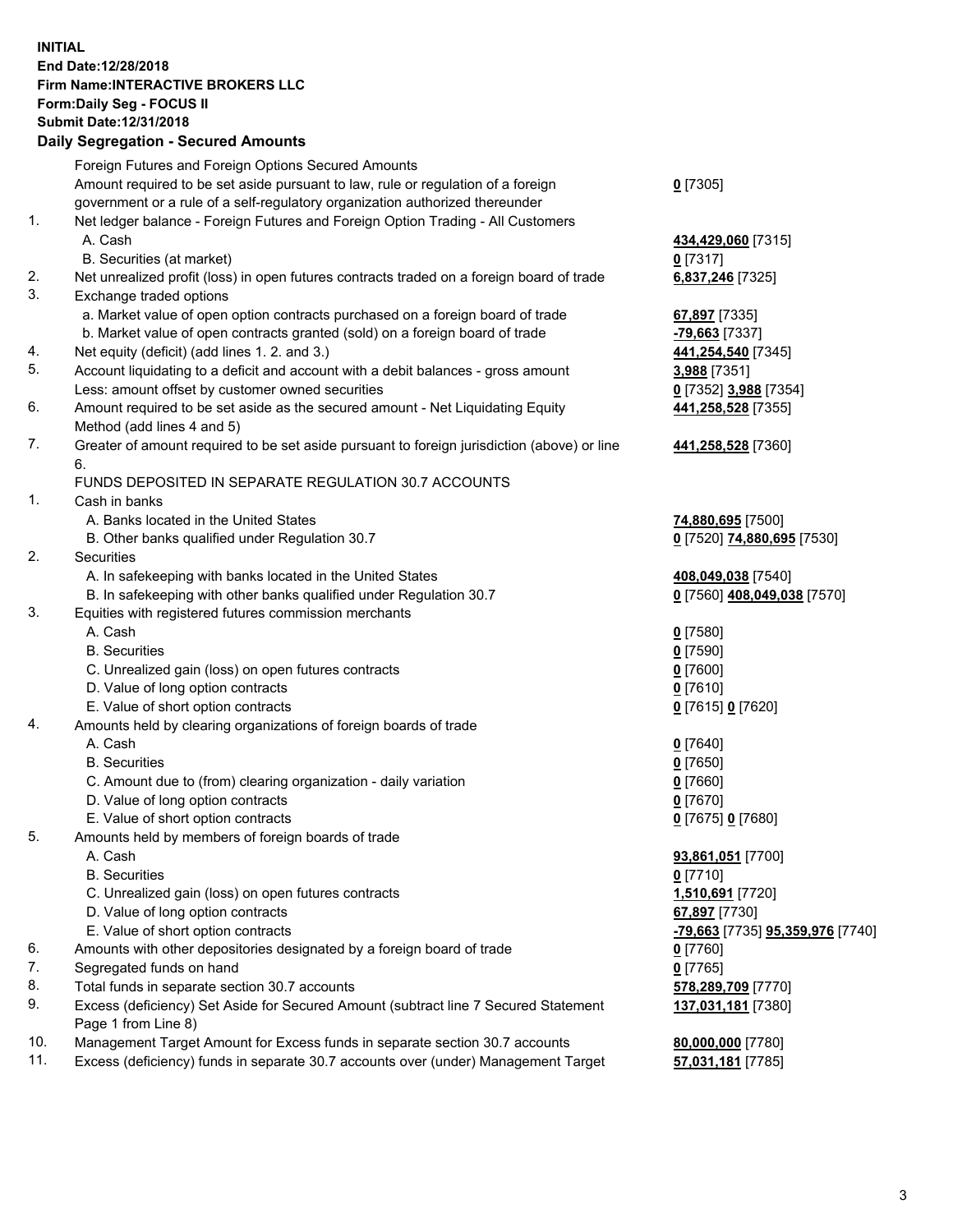**INITIAL End Date:12/28/2018 Firm Name:INTERACTIVE BROKERS LLC Form:Daily Seg - FOCUS II Submit Date:12/31/2018 Daily Segregation - Segregation Statement** SEGREGATION REQUIREMENTS(Section 4d(2) of the CEAct) 1. Net ledger balance A. Cash **4,027,942,294** [7010] B. Securities (at market) **0** [7020] 2. Net unrealized profit (loss) in open futures contracts traded on a contract market **-80,629,229** [7030] 3. Exchange traded options A. Add market value of open option contracts purchased on a contract market **341,158,378** [7032] B. Deduct market value of open option contracts granted (sold) on a contract market **-446,438,409** [7033] 4. Net equity (deficit) (add lines 1, 2 and 3) **3,842,033,034** [7040] 5. Accounts liquidating to a deficit and accounts with debit balances - gross amount **1,448,210** [7045] Less: amount offset by customer securities **0** [7047] **1,448,210** [7050] 6. Amount required to be segregated (add lines 4 and 5) **3,843,481,244** [7060] FUNDS IN SEGREGATED ACCOUNTS 7. Deposited in segregated funds bank accounts A. Cash **376,183,685** [7070] B. Securities representing investments of customers' funds (at market) **2,350,518,560** [7080] C. Securities held for particular customers or option customers in lieu of cash (at market) **0** [7090] 8. Margins on deposit with derivatives clearing organizations of contract markets A. Cash **6,830,741** [7100] B. Securities representing investments of customers' funds (at market) **1,444,418,137** [7110] C. Securities held for particular customers or option customers in lieu of cash (at market) **0** [7120] 9. Net settlement from (to) derivatives clearing organizations of contract markets **9,547,871** [7130] 10. Exchange traded options A. Value of open long option contracts **340,986,946** [7132] B. Value of open short option contracts **-446,339,422** [7133] 11. Net equities with other FCMs A. Net liquidating equity **0** [7140] B. Securities representing investments of customers' funds (at market) **0** [7160] C. Securities held for particular customers or option customers in lieu of cash (at market) **0** [7170] 12. Segregated funds on hand **0** [7150] 13. Total amount in segregation (add lines 7 through 12) **4,082,146,518** [7180] 14. Excess (deficiency) funds in segregation (subtract line 6 from line 13) **238,665,274** [7190] 15. Management Target Amount for Excess funds in segregation **155,000,000** [7194] **83,665,274** [7198]

16. Excess (deficiency) funds in segregation over (under) Management Target Amount Excess